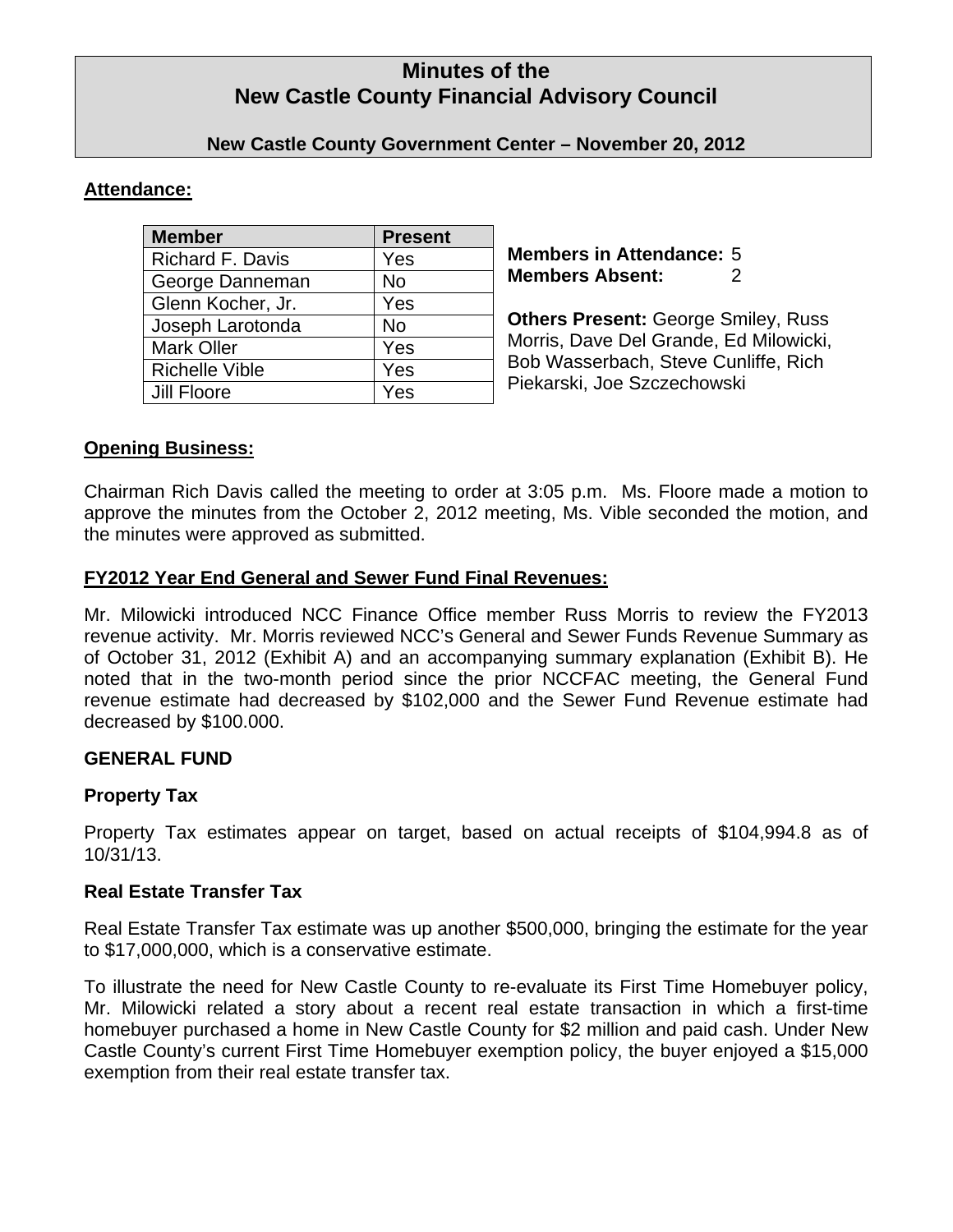### **Service Charges/Fees**

Sheriff's Office service fees were down \$400,000 due primarily to fewer Sheriff's sales. Both Register of Wills and Recorder of Deeds remain unchanged. The estimate for Police Traffic Fines was decreased \$100,000 for the year. Subdivision Review was decreased \$300,000. Property Maintenance Recoveries was increased \$50,000.

### **Recreation**

Recreation was unchanged.

#### **Licenses and Permits**

Licenses and Permits were up overall, with increases of \$100,000 in both Building Permits and Plumbing Permits.

#### **Use of Money and Property**

Use of Money and Property is down approximately \$56,000 from last year, due in part to lower interest rates on investments.

#### **Rentals, Concessions & Sales**

Rentals, Concessions & Sales were down \$183,000.

#### **Intergovernmental Revenues**

Intergovernmental Revenues remained unchanged.

#### **Miscellaneous Revenues**

Miscellaneous Revenues were up significantly due to transfers from escrow accounts.

#### **SEWER FUND**

We were down in the current collections by \$628,000 but we were above on delinquent collections by \$558,000.

Current collections are down because we are billing less. These are non-residential billings that are sent on a quarterly basis.

Because current and delinquent collections virtually balance each other out, no changes were made to the estimates.

Septic Waste Hauler fees were reduced \$100,000.

#### **Exhibit A – Charts**

RTT Revenue – Budget numbers continue to be below the revised estimate.

RTT (Actual Collected as % of Median Month) – This has been above the goal line since July 2012 and this past month will be above it again.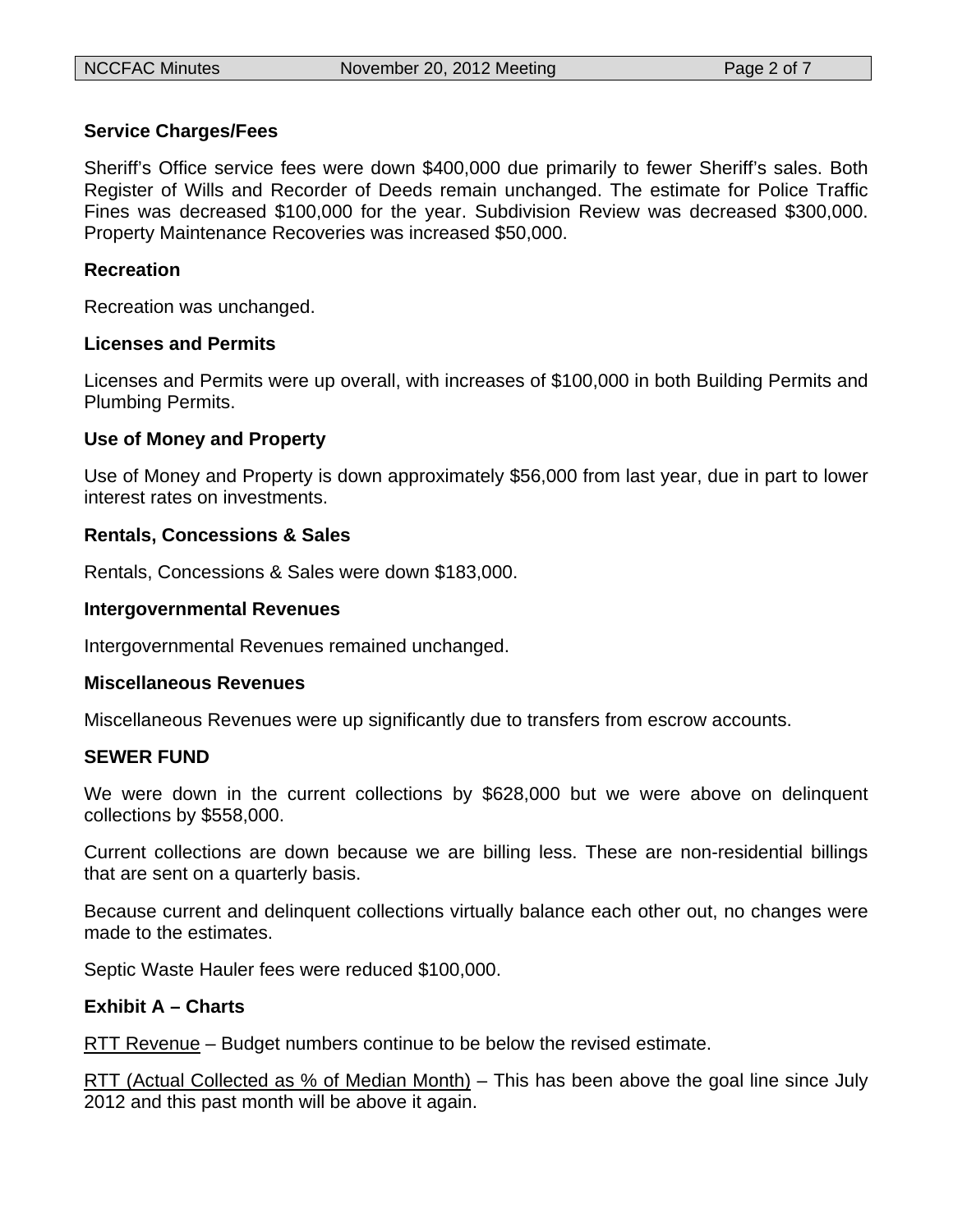RTT (Actual Collected as % of Median Month Excludes Sales Over \$5 Million) – Except for September 2012, we have been over the goal of 100%. Even October 2012, in which 2 days of closings were postponed due to Hurricane Sandy, we remained over 100

Recorder of Deeds Revenue – There will possibly be an increase in this estimate next time.

Register of Wills Revenue – They have been up and down but they are about where we expect them to be for the year.

Sheriff Revenue Actual –The number of Sheriff Sales continues to drop.

Sheriff Sales (FY 2011 to FY 2013) – The number Sheriff sales have gone down overall, but continue to float between 60 and 80 per month. Most are commercial or investor-owned properties. Very few are owner-occupied properties, due to the Foreclosure Mediation Program. Mr. Morris shared a handout showing the actual filings by homeowners for the Mortgage Mediation Program. In New Castle County, there were between 14 and 17 filings per month. The program is scheduled to sunset in January 2014.

Subdivision & Zoning Review Revenue – There have been no large plans received recently, but the numbers continue to increase slowly.

Building Permit Revenue – After a very good spring and summer, there was a drop-off in September, but a rebound in October.

Permit Comparison – We're seeing fairly good numbers. There were 27 Single Family permits in October, compared to 19 last October. While the numbers are not in the 40s, like they were in the summer, they are not dropping off as low as they had last year. It is more difficult to compare commercial properties because the size of the projects can vary greatly.

Licenses (Business & Contractor) – These are due in January so there is always a big peak around that time. They are where we expect them to be right now.

Non Residential Sewer First Quarter Revenues (Budget vs. Actual) – We were close on all estimates except for Industrial, which was significantly lower because usage was lower.

#### **Approval of FY2013 General and Sewer Fund Revenue Estimates:**

Ms. Vible made a motion to accept to General Fund Revenue Estimate of \$166,060.8, Mr. Oller seconded, and the motion was carried unanimously by the committee.

Ms. Flore made a motion to accept to Sewer Fund Revenue Estimate of \$69,261.1, Mr. Oller seconded, and the motion was carried unanimously by the committee.

#### **FY2014 General and Sewer Fund Revenue Activity a/o October 2012 and Forecast:**

Mr. Morris reviewed the FY2014 General Fund Revenue Estimates as of October 31, 2012 (Exhibit E). Mr. Morris noted that the numbers were extremely preliminary. Budgets have not been received from the departments – they are due December 15.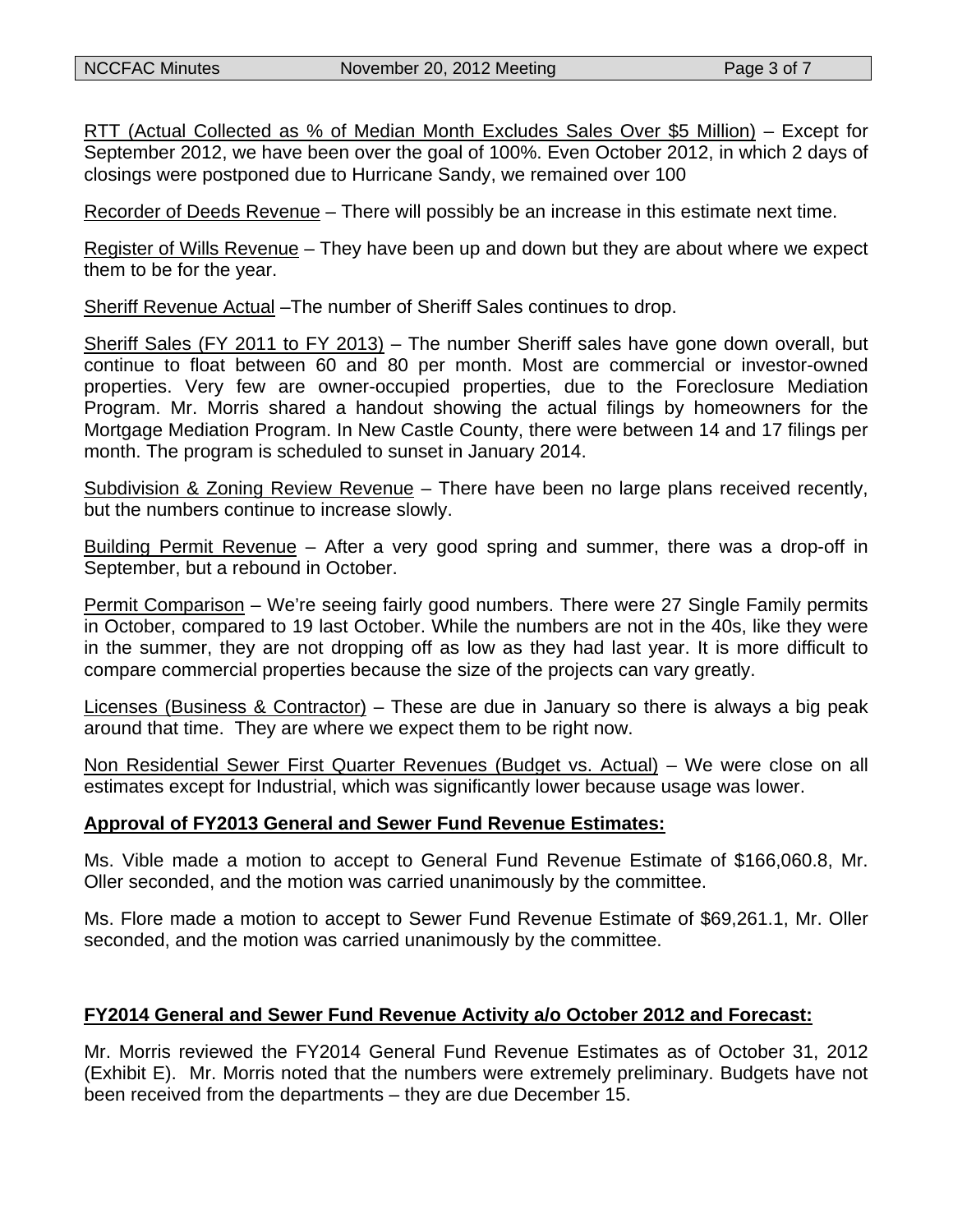### **GENERAL FUND**

### **Property Tax**

A nominal increase of \$268,000 (.2%) based on a small increase in assessed value, with rates remaining the same.

### **RTT**

Estimate is \$17,325,000 (an increase of \$325,000) based on the continued improving real estate market.

#### **Service Charges**

Overall, the estimate is down \$1 million, based on a decrease in the estimates for Sheriff sales, offset slightly by an increase in Recorder of Deeds revenues, as well as some of the subdivision fees.

We also won't have any of the transfers from the escrow accounts, which was a one-time transfer of \$1.6 million in this year's budget.

#### **Recreation**

No changes.

#### **Licenses and Permits**

Small increase in Building Permits, Plumbing Permits, and Other Permits.

#### **Use of Money & Property**

Down \$1,750,000 because no transfers from the RTT debt service payments are included in this estimate.

#### **Intergovernmental Revenues**

Increased \$175,000 mostly due to paramedic reimbursement (assuming the paramedic budget goes up). There will also be additional lease revenue from the facility on Churchman's Road.

Estimated monthly revenues for the City County Garage have been reduced by \$9.8.

Overall, the General Fund estimate is down \$1,866,000.

### **SEWER FUND**

#### **Sewer Current**

Small growth in the Sewer revenues of \$115,000, due to new homes being built and connected to the system. This assumes no change in rates.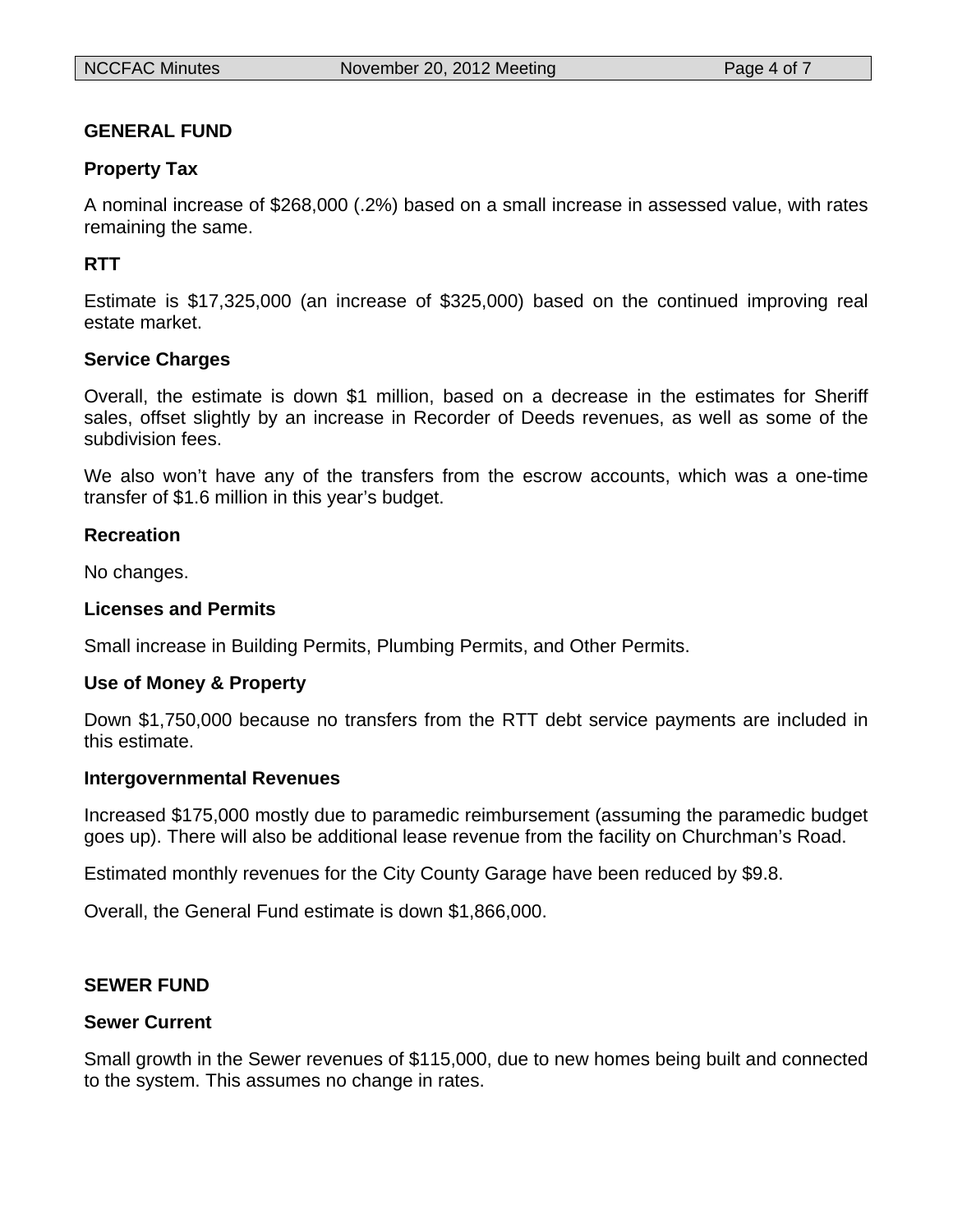### **Sewer Delinquent**

No change.

### **Other Fees**

Down \$100,000 due to some one-time transfers in the current budget that won't occur next year.

### **Use of Money and Property**

No change.

Mr. Milowicki discussed the impact the "Fiscal Cliff" could have on the Sewer Fund. Two years ago New Castle County took part in a Federal bond program. We received notice that New Castle County may receive a 7% to 8% reduction in the interest rate reimbursement, which would amount to approximately \$80,000 per year less in the Sewer Fund for the next 30 years.

#### **FY2013 General and Sewer Fund Expenditure Activity a/o October and Forecast:**

Mr. Del Grande reviewed the FY2013 Budget vs. FY2013 Estimate as of October 31, 2012 (Exhibits C & D).

### **GENERAL FUND**

The General Fund budget for FY2013 is \$166.6. To date we have transferred out \$400,000. taking our current budget (as of 10/31/12) to \$166.2. We are estimating that we will be \$1.6 million under budget for FY2013 (spending \$164.6 million overall).

#### **Salaries & Wages**

We expect to be \$300,000 under budget. We are carrying approximately 140 vacancies between the General and Sewer fund.

#### **Benefits**

No changes.

#### **Training/Travel**

No changes.

#### **Communications/Utilities**

Approximately \$200,000 under budget, due to a lower renegotiated electric rate.

#### **Materials/Supplies**

The varying price of fuel accounts for most of the costs in this line. Currently, we project to have \$200,000 left at the end of the fiscal year.

#### **Contractual Services and Cross Charges**

Projected to be \$800,000 under budget for the year.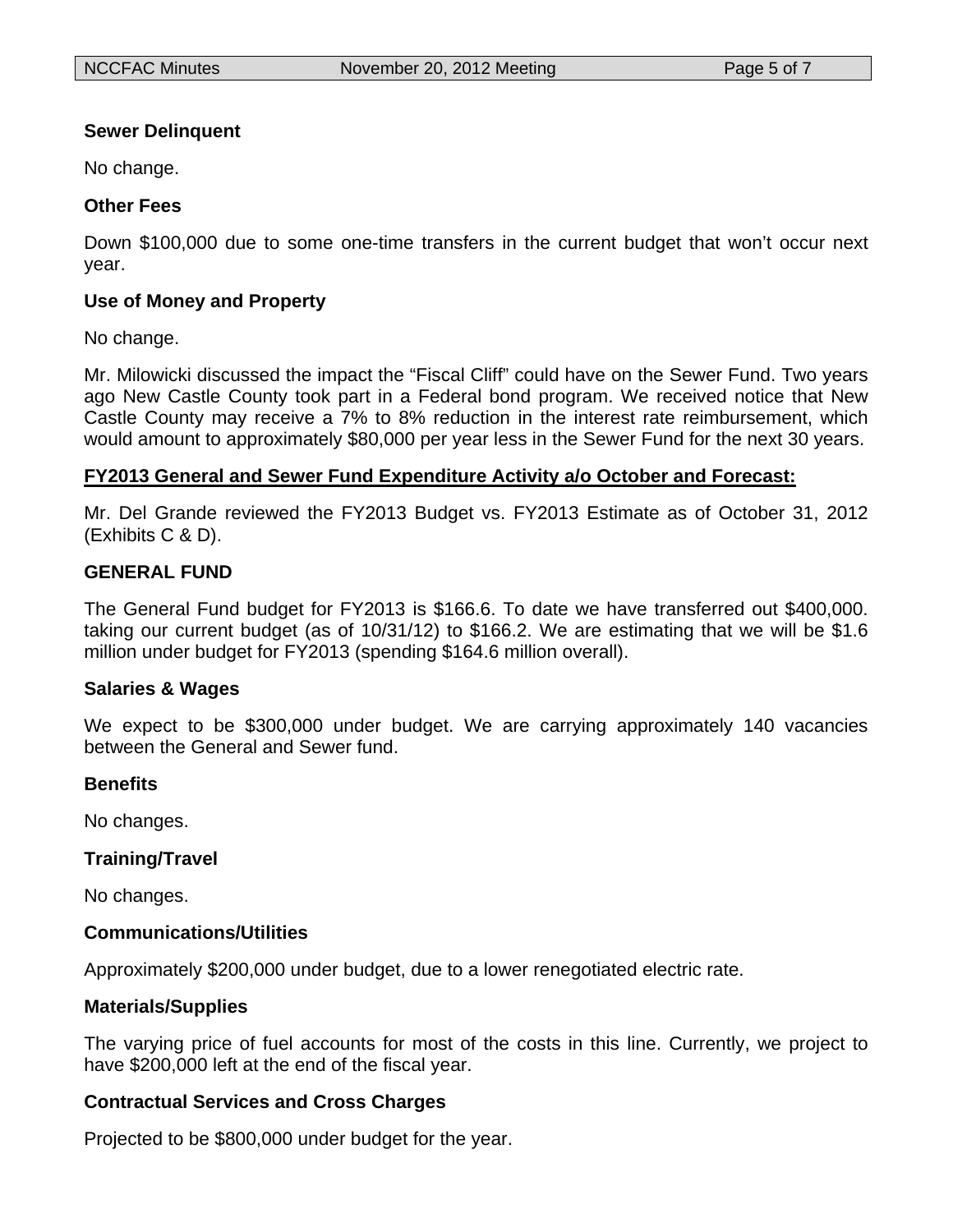## **Grants/Fixed Charges**

No changes.

## **Equipment**

Approximately \$300,000 savings at year-end, due to the timing of our vehicle purchases.

## **Debt Service**

Savings of \$100,000 due to our debt schedules.

## **IGS Credit**

This is the credit that offsets the cross-charge for fleet and IS. Approximately \$300,000 savings at year-end.

## **General and Admin Credit**

No change.

## **SEWER FUND**

The Sewer Fund budget for FY2013 (as of 10/31/12) is \$71.6 million, which includes an additional \$529,000 for bond-funding approved by County Council. In total, we are projecting to be \$700,000 under budget at the end of the fiscal year. We are \$1.7 million ahead of last year's spending, due to the increase in our debt service costs for our Sewer Fund.

## **Salaries & Wages**

We expect to be \$200,000 under budget.

## **Benefits**

No changes.

#### **Communications/Utilities**

Of the \$20.1 million budgeted, \$18.5 million goes to the City of Wilmington. We are currently in a one-year agreement extension through June 30, 2013 with the City of Wilmington. We have not received our True-Up numbers from the City. This first one should be coming in at any time, and the second one should be coming in December/January. With the change in administrations, there might be a delay.

## **Contractual Services and Cross Charges**

Projected to be \$400,000 under budget for the year.

## **Review General and Sewer Fund Checkbooks:**

Mr. Milowicki reviewed the General and Sewer Fund Cash Flow Projections as of October 31, 2012 (Exhibit F).

Mr. Milowicki noted that for the FY2013 General Fund we are projecting \$1.1 million revenue over expenditures. Of that, \$800,000 is the RTT that will be set aside for special uses. The